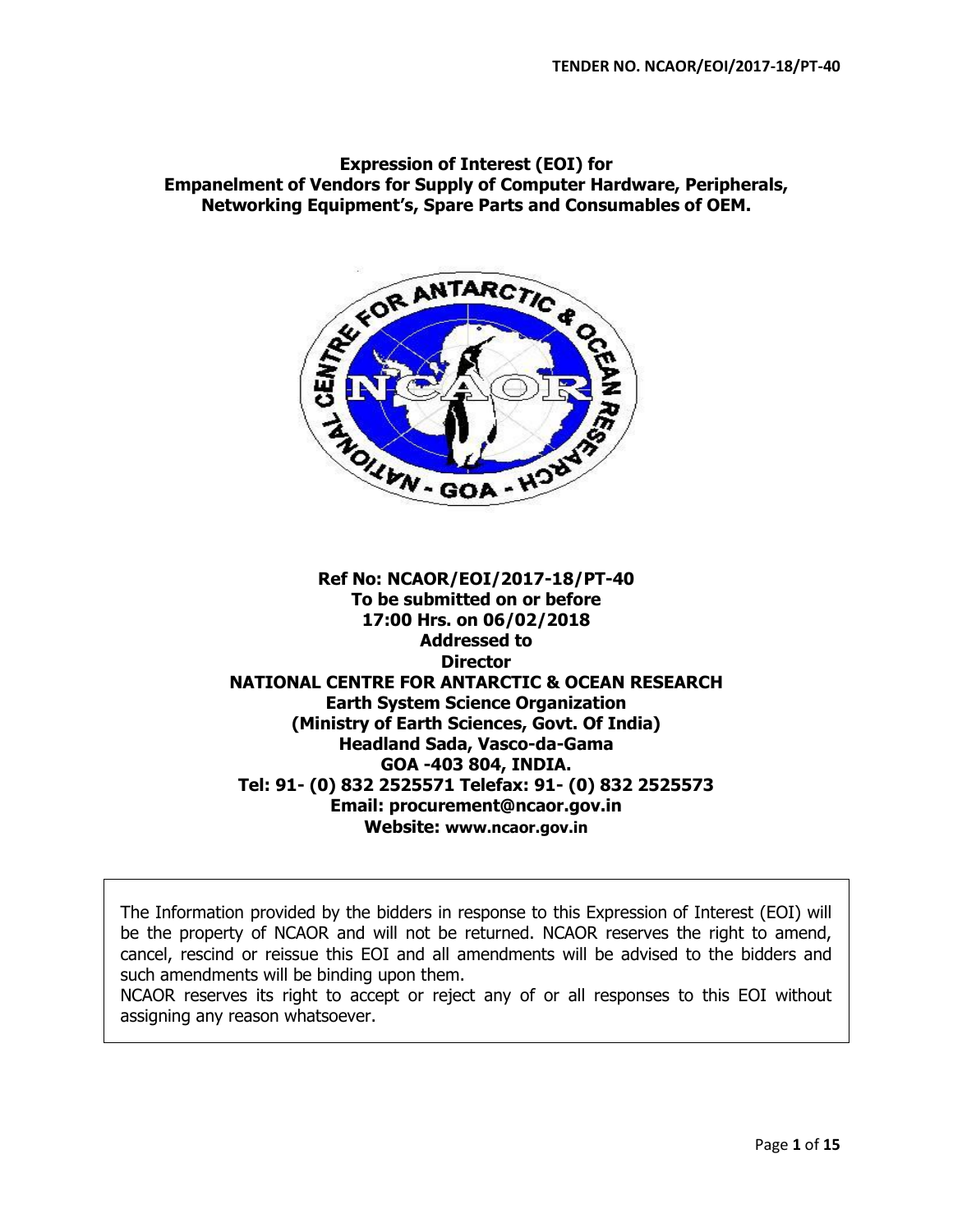| Annexure III- List of Applicant's Customers only in Last 2 Years and References  9 |  |
|------------------------------------------------------------------------------------|--|
|                                                                                    |  |
|                                                                                    |  |
|                                                                                    |  |
|                                                                                    |  |
|                                                                                    |  |
|                                                                                    |  |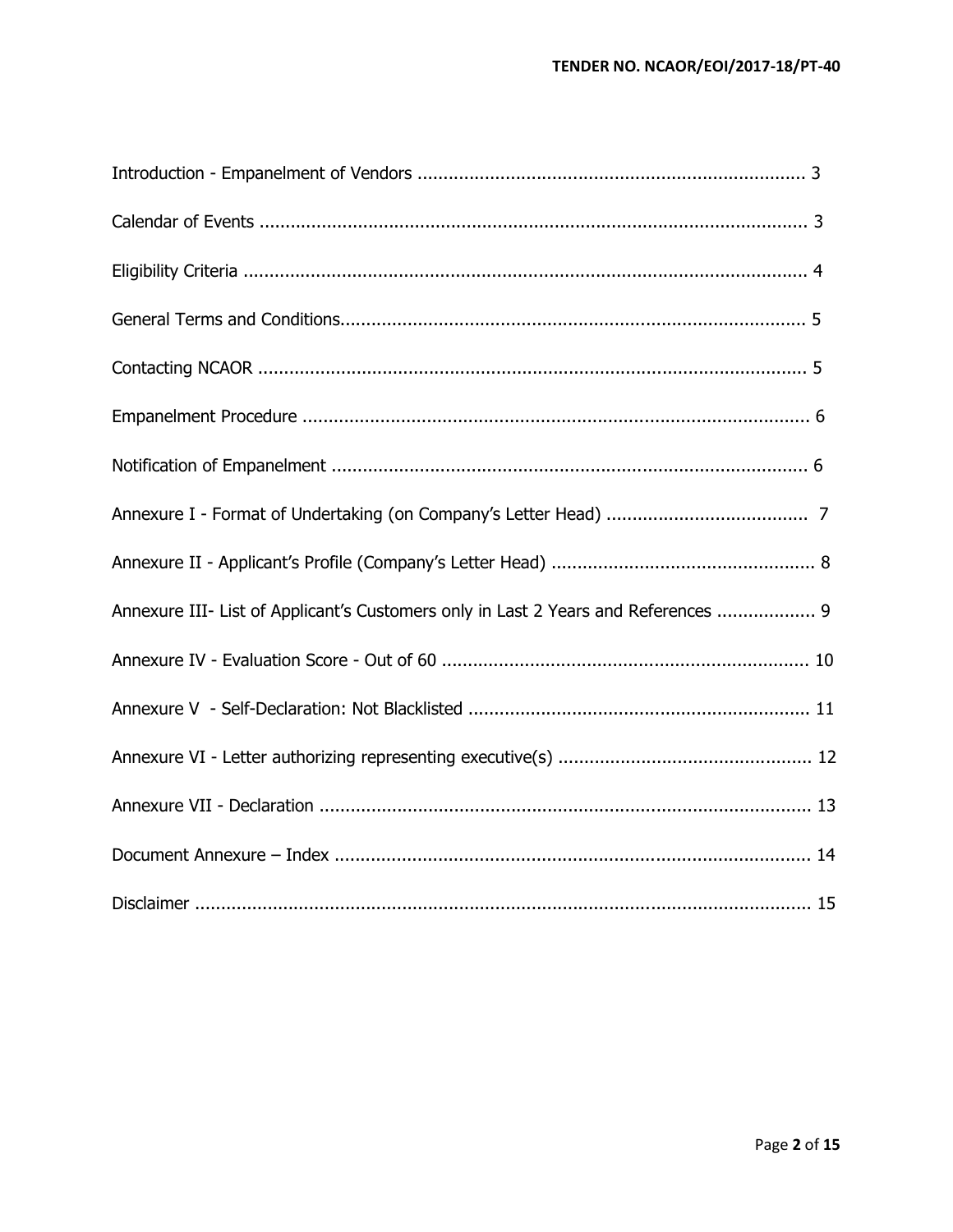### **Introduction - Empanelment of Vendors**

NCAOR Invites applications for empanelment of vendors *(Contractors / Authorized Dealers /* Service Providers) for supply of computer hardware, peripherals, network equipment's, spare parts and consumables of OEM etc for a period of 3 Years.

The details of eligibility criteria and empanelment procedure along with application form may be downloaded from NCAORs website "**https://www.ncaor.gov.in" under Tenders "**

Interested vendors who are able to comply the requirements may submit the application duly filled in and supplemented with all relevant documents to us for further processing as per laid Procedures. Applications not completed in any respect are liable to be rejected summarily.

#### **Calendar of Events**

| Sr. No. | <b>EVENT</b>                          | Date       | Time            |
|---------|---------------------------------------|------------|-----------------|
| 01      | Last Date of Issue of Tender Document | 05/02/2018 | 16.00 hrs (IST) |
| 02      | Last Date of Submission of EOI        | 06/02/2018 | 17.00 hrs (IST) |
| 03      | Date of Opening of EOI                | 09/02/2018 | 10.00 hrs (IST) |

#### **Venue and Deadline for submission of Application**

Sealed application forms super scribed as "**Application for Empanelment of Vendors**''

Vendors are requested to submit the details as per the prescribed format along with the nonrefundable empanelment fee of Rs. 500/- in the form of Bank DD favouring NCAOR, payable at Vasco-da-Gama, Goa. Cost of application is exempted for applicants who are registered with NSIC for the services for which enlistment is sought on production of documentary evidence.

Applications must be received at the address specified below not later than dates specified. NCAOR will not be responsible for the late receipt due to postal delay or any other reason.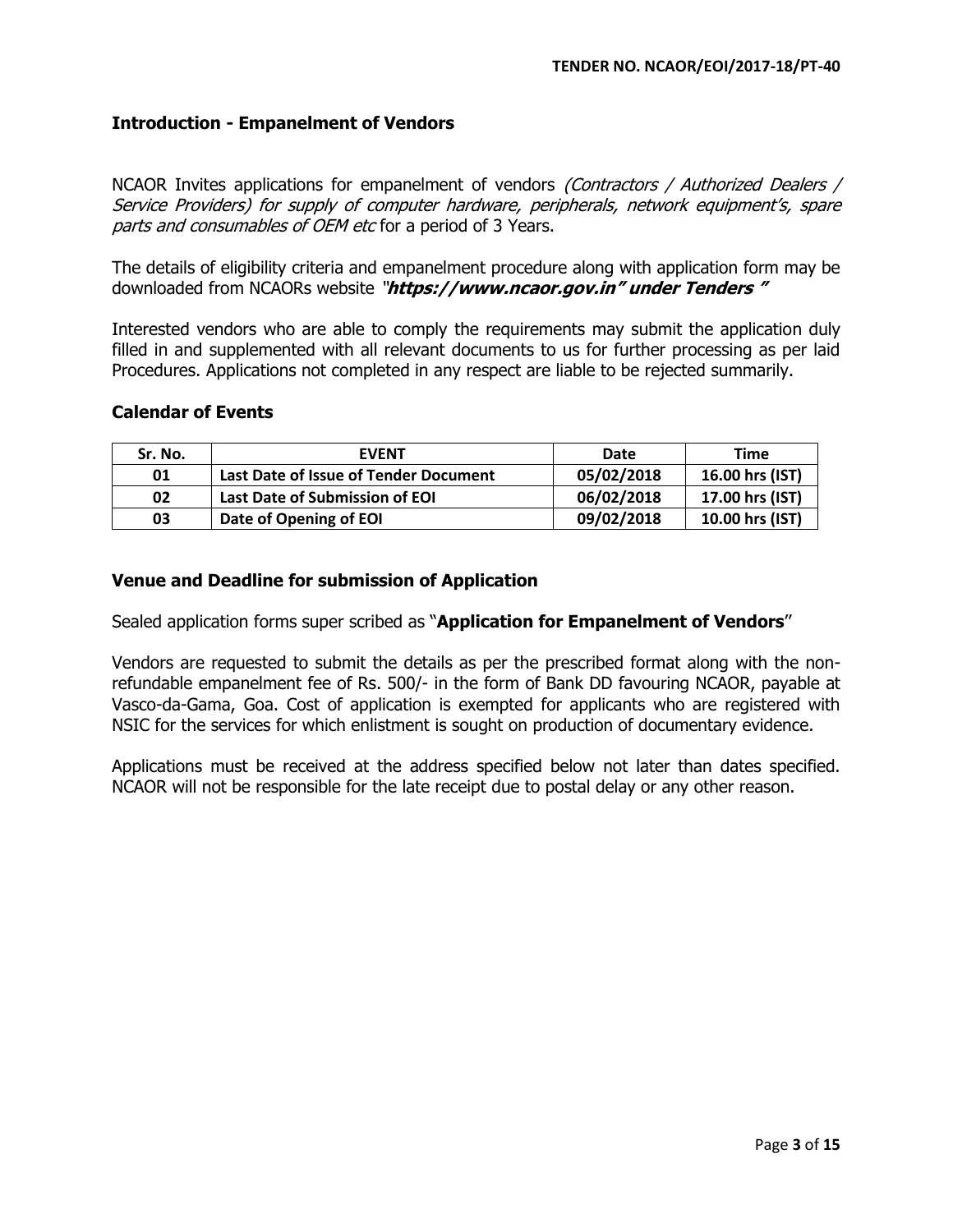## **Eligibility Criteria**

A vendor submitting the response in response to this EOI shall hereinafter be referred to as applicant. Only those applicants who fulfil the following credentials should respond to this invitation:

| SI.       | <b>Eligibility Criteria</b>                     | <b>Documents to be submitted</b>           |  |  |
|-----------|-------------------------------------------------|--------------------------------------------|--|--|
| <b>No</b> |                                                 |                                            |  |  |
| 01        | The bidder may be Proprietor/Partnership/       | The registration no. of the firm / company |  |  |
|           | Ltd Company. The bidder must have operating     | along with Sales Tax no./ Valid IT         |  |  |
|           | Office of dealers/associates in Goa, with       | Certificate / Service Tax No./GST Number   |  |  |
|           | minimum five years' experience (up to 31-03-    | etc.                                       |  |  |
|           | 2017) in related business.                      |                                            |  |  |
| 02        | The Bidder should have average annual           | The Bidder must produce ITRs Certificate   |  |  |
|           | turnover of Rs. 10 lakhs from computer          | the<br>Company's<br>Chartered<br>from      |  |  |
|           | hardware /software and IT related services for  | Accountant for the last Two Financial      |  |  |
|           | the last two financial years of 2015-16 & 2016- | Years i.e. 2015-16 and 2016-17.            |  |  |
|           | 17.                                             | Whenever, the financial statements for FY  |  |  |
|           |                                                 | 2016-17 are not audited till the last date |  |  |
|           |                                                 | of bidding, the bidder may submit, in lieu |  |  |
|           |                                                 | thereof, the audited turnover for FY 2014- |  |  |
|           |                                                 | 15 along with a certificate from the MD &  |  |  |
|           |                                                 | CEO of the company that the audit for FY   |  |  |
|           |                                                 | 2016-17 is not yet completed.              |  |  |
| 03        | The bidder should have done at least five       | The bidder should produce the proof of     |  |  |
|           | supply of Rs. 25,000/- or above in the last two | orders from the customer during last two   |  |  |
|           | years 2015-16 & 2016-17.                        | years 2015-16 & 2016-17.                   |  |  |

### **The Applicant must ensure that he meets the above mandatory criteria**.

**NOTE:** Copy of all required documents mentioned in application is mandatory to be enclosed. Applicants who fulfil the eligibility criteria shall qualify for further evaluations.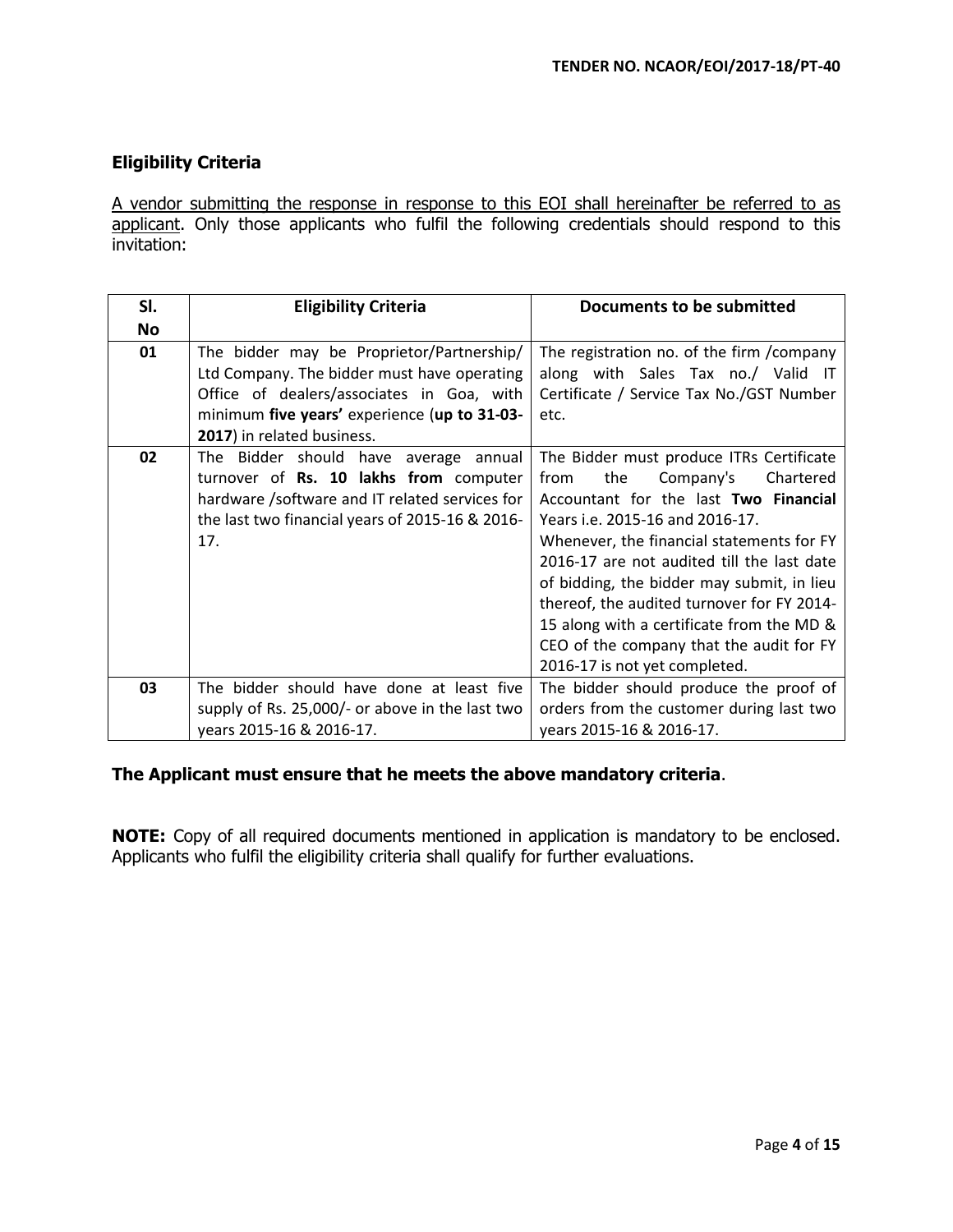### **General Terms and Conditions**

1. Empanelment would be for a period of three years from the date of issuance of empanelment letter/agreement subject to satisfactory services and yearly review. If services provided by the vendor is found to be unsatisfactory or at any time it is found that the information provided for empanelment or any tender is false or irregular while applying for the tenders , NCAOR shall reserve the right to remove such vendors from the empanelled list without giving any notice to the vendors in advance.

2. Any vendor, empanelled under this empanelment, if fails to participate in more than 3 (Three) tenders /RFQ/RFIs floated by NCAOR would be removed from the list of empanelled vendors.

3. The response should be submitted in a structured format as per the checklist appended with number on every page. Each page of the application should be signed by person(s) on behalf of the organization having necessary Authorization to do so, duly affixing the company seal. Applications containing false or inadequate information are liable for rejection. (Authorization Letter from the company should be furnished along with the application)

4. The evaluation of the applications for empanelment shall be carried out by the committee constituted for the purpose.

5. Any un-authenticated, alterations, erasures, overwriting, blanking out or discrepancies may render the EOI submission invalid. The evaluation of the response will only be based on the documents submitted and evaluation committee reserved the right to relax the evaluation criteria.

6. Response submitted by Fax or E-mail or any form other than mentioned above will not be acceptable and liable for rejection by NCAOR

7. During empanelment period, NCAOR reserves the right to de-panel, if the service provided by the vendor is found to be unsatisfactory or if, at any time, it is found that the information provided for empanelment is false, the NCAOR reserves the right to remove such vendors from the empanelled list without giving any notice to the vendor in advance. NCAOR's decision will be final in this regard.

8. In order to allow prospective bidders reasonable time in which to take the amendment into account in preparing their response, NCAOR, at its discretion, may extend the deadline for the submission of response.

### **Contacting NCAOR**

No Applicant shall contact NCAOR on any matter relating to its application, from the time of opening to the time the empanelment process is complete.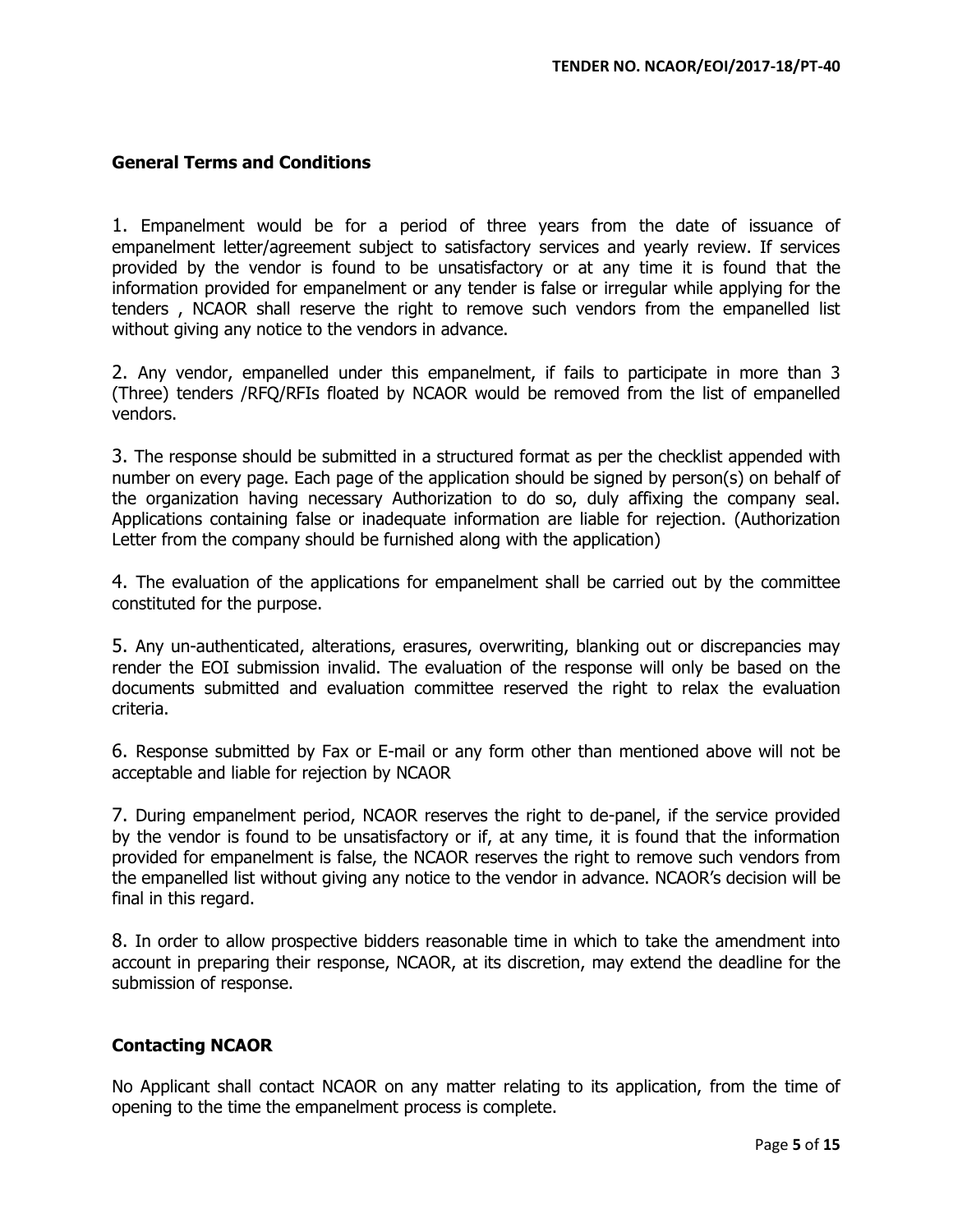### **Empanelment Procedure**

The objective of evaluation methodology is to facilitate the empanelment of financially as well as technically superior vendors. The applicant's will eventually be evaluated on the basis of the ratings arrived at by scoring parameters defined in **Annexure IV.** The empanelment will be valid for three years.

The vendor will be empanelled as per the following process:

1. Vendors satisfying the eligibility criteria will be short listed and will be empanelled with NCAOR after due scrutiny of documents submitted by the bidder. NCAOR may, at its sole discretion, decide to seek more information from the Applicants. The clarification shall be given in writing immediately.

2. The Evaluation committee constituted for the purpose, may waive any informality or non-conformity or irregularity in an applications which does not constitute a material deviation, provided such waiver does not prejudice or affect the relative ranking of any applicant. Decision of the Evaluation Committee would be final and binding upon the Applicants,

3. NCAOR's decision in respect of evaluation methodology and short listing of Applicants will be final and no communications, whatsoever in this respect, shall be entertained.

4. NCAOR may add/remove any relevant criteria for evaluating the proposals received in response to this EOI at the sole discretion of NCAOR.

### **Notification of Empanelment**

NCAOR shall notify the successful applicant in writing by registered letter or by email, that its application has been accepted.

The applicant shall acknowledge in writing, receipt of the notification of empanelment and shall send his acceptance within seven (7) days of receiving the notification.

**Failure** to abide by this, may lead to termination of the empanelment.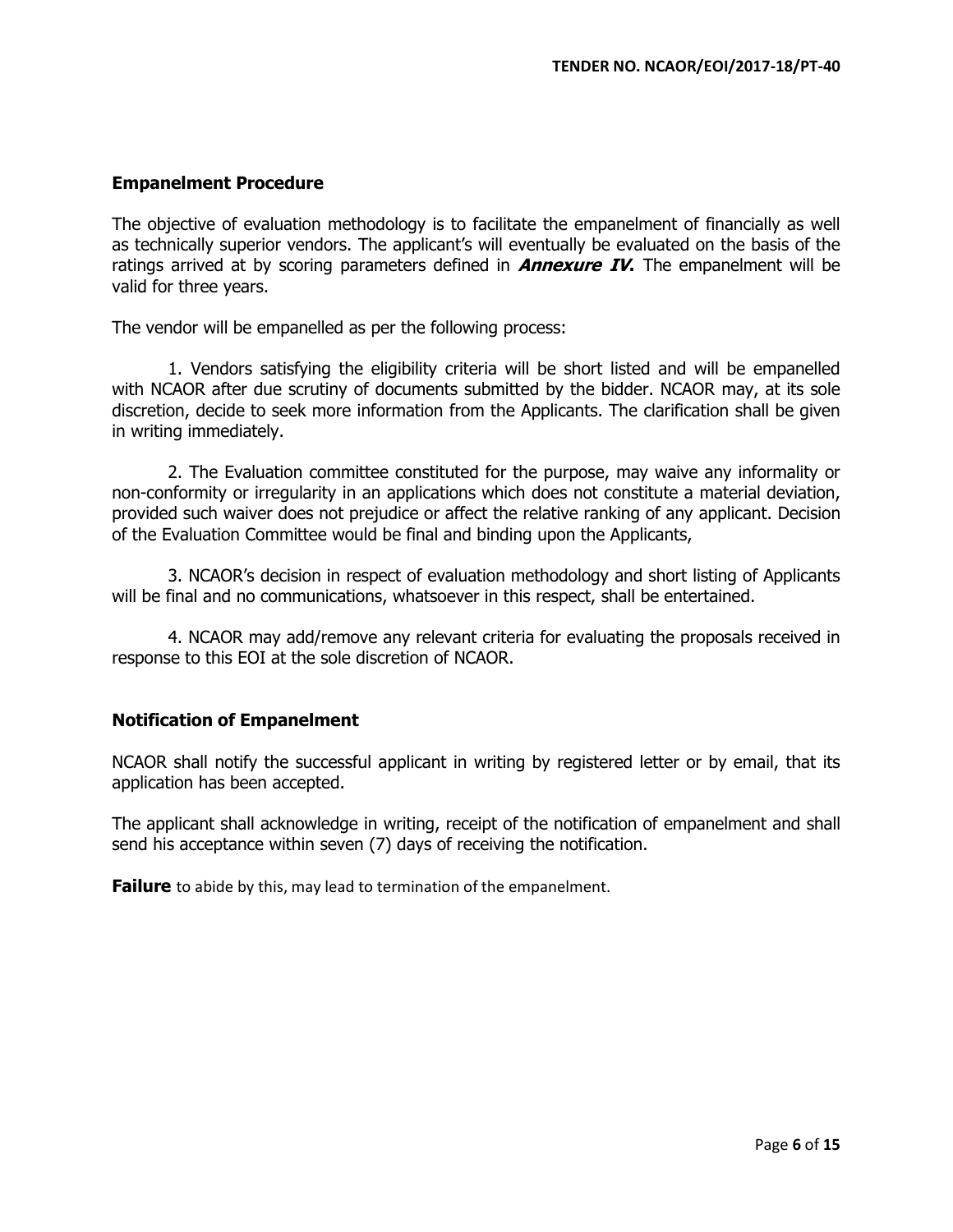## **Annexure I - Format of Undertaking (on Company's Letter Head)**

(The bidder shall submit together with CHECK LIST & other documentary evidences)

To,

Director, National Centre for Antarctic & Ocean Research Headland Sada, Vasco-da-Gama, Goa 403804

Dear Sir/ Madam,

## **EOI Ref No :\_\_\_\_\_\_\_\_\_\_\_\_\_\_\_\_\_\_\_\_\_**

#### **Sub: - Application for Empanelment of Vendors**

Having examined the EOI document including all Annexures the receipt of which is hereby duly acknowledged, we, the undersigned, offer to empanel our company for supply of computer hardware, network equipment's, peripherals, spare parts and consumables of OEM as required by NCAOR for a period of 3 years. We submit our Bid Documents along with CHECK LIST. We understand that;

1. We undertake to respond to any Request for Proposal (RFP) or Request for Quote (RFQ) or Request for Information (RFI) as and when called for by NCAOR under limited tendering process.

2. We further confirm that any offer in response to Request for Proposal (RFP) or Request for Quote (RFQ) or Request for Information (RFI) will be in conformity with the terms and conditions as mentioned therein.

3. We understand that, NCAOR is not bound to accept the application and may reject all or any application without assigning any reason or giving any explanation whatsoever.

4. We understand that NCAOR reserves the right to withhold my application for empanelment, issue documents to any empanelled vendor, and also annul the empanelment process without assigning any reasons whatsoever.

5. We also understand that our empanelment and performance will be reviewed on yearly basis and, if found unsatisfactory, will be removed from the list of empanelled vendors

6. We also confirm that we have not been disqualified by any PSU / Government agencies /Banks for the related work.

7. We accept all the Instructions and Terms and Conditions of the subject ,Dated\_ this day of 2017

Yours faithfully,

Authorised Signatory (Signature and Seal of the Company / Firm) Name & Designation: Date: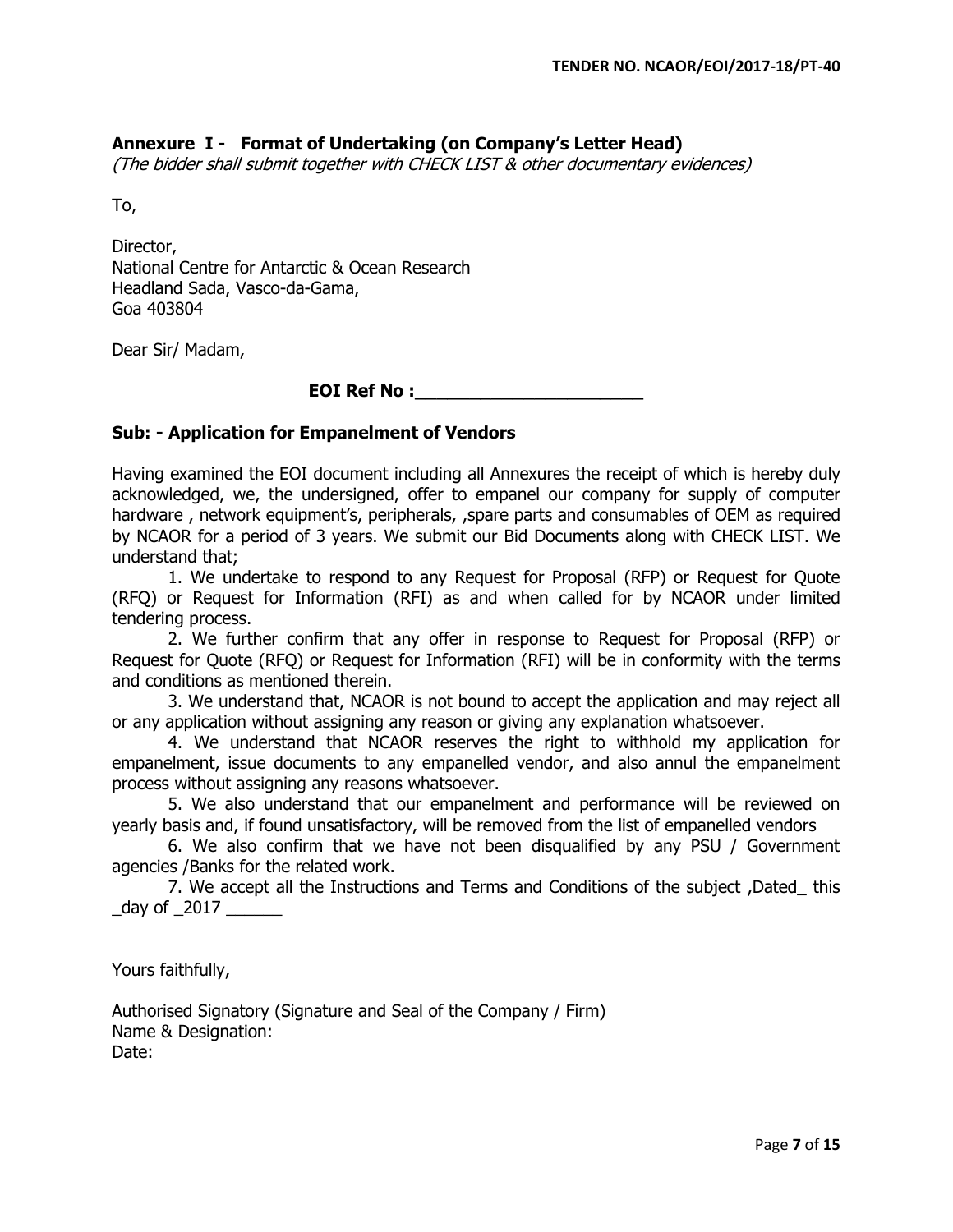| Sl. No.        | <b>Particulars</b>                                                     | <b>Documentary</b>  |
|----------------|------------------------------------------------------------------------|---------------------|
|                |                                                                        | Evidence (Page no.) |
| A              | <b>Profile</b>                                                         |                     |
| $\mathbf{1}$   | Name of the Applicant / firm/Agency/ Vendor                            |                     |
| $\overline{2}$ | Status of Applicant (Company, Partnership, Prop., etc.)                |                     |
| $\mathbf{3}$   | Year of Establishment & Details of Registration (attach Documentary    |                     |
|                | Proof)                                                                 |                     |
| 4              | Number of years' experience in Supply of Computer HW Business          |                     |
| 5              | <b>Address</b>                                                         |                     |
| 6              | Telephone number                                                       |                     |
| 7              | Fax number                                                             |                     |
| 8              | <b>Email Address</b>                                                   |                     |
| 9              | Website address of the Company, if any                                 |                     |
| 10             | Key person (s) with contact details a) Head Office / registered Office |                     |
| 11             | Authorized Official with Name, Designation, Contact Phone              |                     |
|                | No/Mobile No / FAX No. etc. for the EOI                                |                     |
| 12             | <b>PAN Number</b>                                                      |                     |
| 13             | <b>GSTIN</b>                                                           |                     |
| $14*$          | 2 Years ITRs certificate from Chartered Account.                       |                     |
| 15             | Annual turnover for the last 2 financial years (certificate from       |                     |
|                | Auditor)                                                               |                     |

# **Annexure II - Applicant's Profile (Company's Letter Head)**

\* Last two years of 2015-16 & 2016-17

\*\* Wherever applicable submit documentary evidence to facilitate verification.

## **We hereby declare that the information submitted above is true to the best of our knowledge. We understand that in case any discrepancy is found in the information submitted by us our tender is liable to be rejected.**

Signature of the Authorized Signatory with date & seal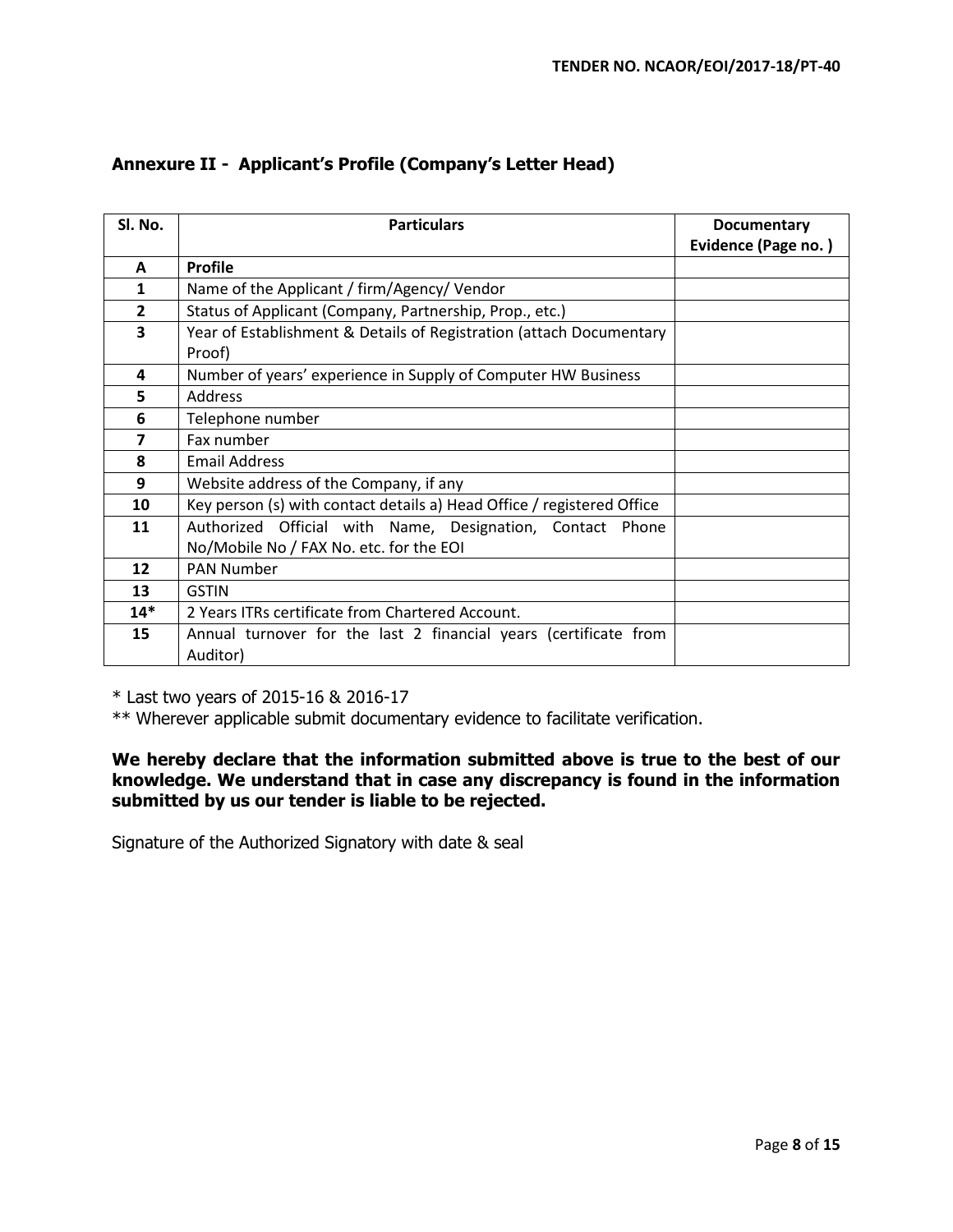# **Annexure III - List of Applicant's Customers only in Last 2 Years and References**

| SI. | Name and complete            | Name,        | <b>Nature and</b>        | Value of        | Whether         |
|-----|------------------------------|--------------|--------------------------|-----------------|-----------------|
| No. | <b>Postal Address of the</b> | Designation, | Description,             | Goods           | reference       |
|     | <b>Customer</b>              | Telephone,   | <b>Quantity of Goods</b> | ordered in last | Letter          |
|     | (Purchaser)                  | Fax, Telex   | ordered by the           | 3 years         | <b>Enclosed</b> |
|     |                              | Nos., email  | customer during last     |                 | (Y/N)           |
|     |                              |              | 3 years                  |                 |                 |
| 1   |                              | 3            | 4                        | 5               | 6               |
|     |                              |              |                          |                 |                 |
|     |                              |              |                          |                 |                 |
|     |                              |              |                          |                 |                 |

## **(\*Enclose necessary documentary proof – Pl mark necessary page No for each of the enclosures)**

Pl Note that details of customers namely PSU/Govt. Bodies as Clients shall carry weightage while evaluating. Pl refer to Annexure IV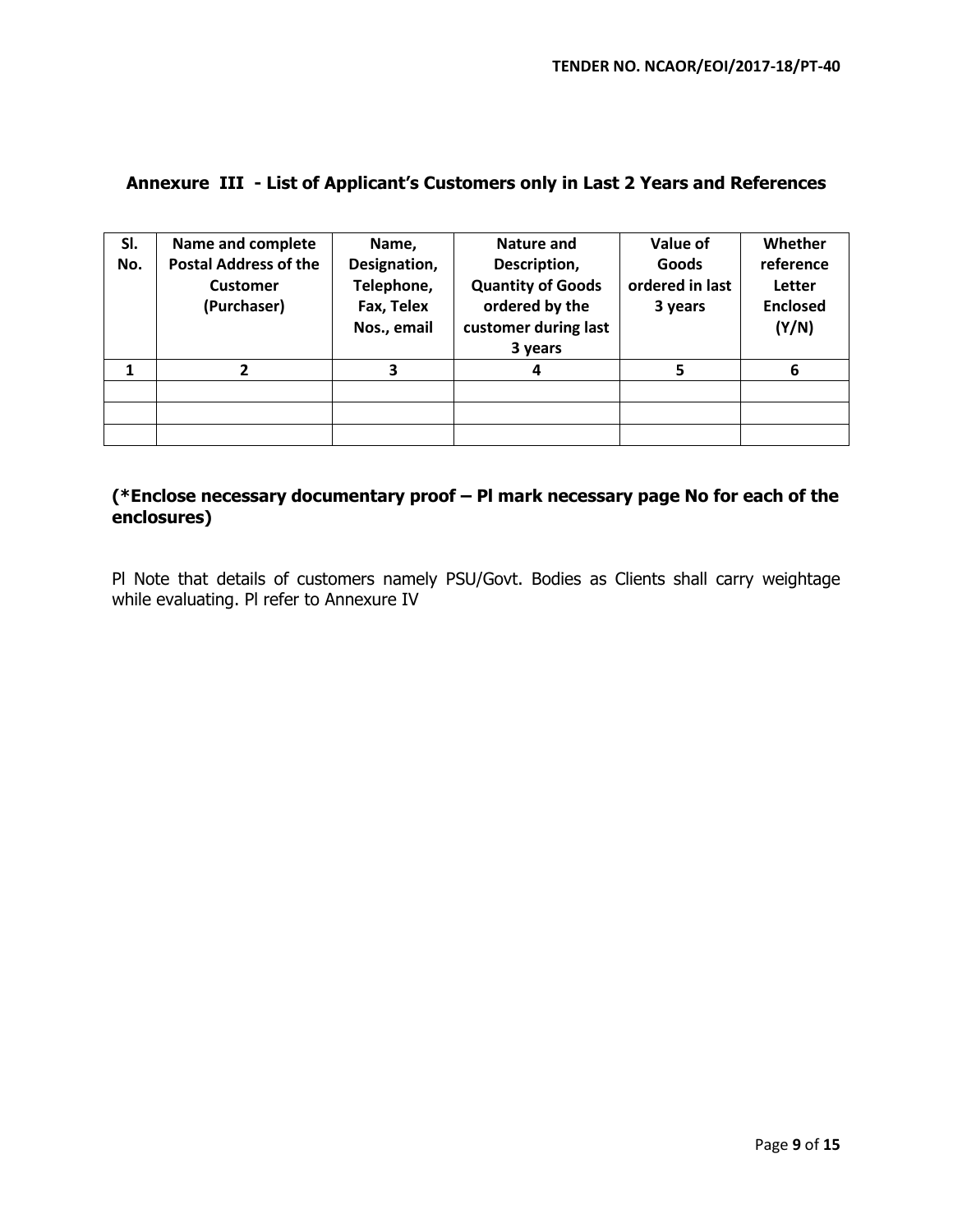## **Annexure IV - Evaluation Score**

## **Maximum Marks - 60**

| Sr.                     | <b>Description</b>                              | <b>Max</b>   | <b>Marks obtained</b> |
|-------------------------|-------------------------------------------------|--------------|-----------------------|
| <b>No</b>               |                                                 | <b>Marks</b> |                       |
| $\mathbf{1}$            | <b>Category of Vendor</b>                       | 10           |                       |
|                         | Private Limited - 8 Marks                       |              |                       |
|                         | <b>Public Limited - 10 Marks</b>                |              |                       |
| $\overline{2}$          | Turnover of the Vendor*                         | 10           |                       |
|                         | $\geq 10$ Lacs & above - 10 marks               |              |                       |
|                         | $\geq 6$ Lacs & $\lt$ = 9 Lacs - 8 marks        |              |                       |
|                         | $\geq$ <6 Lacs 6 marks                          |              |                       |
| $\overline{\mathbf{3}}$ | <b>Client Base &amp; Experience</b>             | 20           |                       |
|                         | PSU/Govt. Bodies as Client (1 mark per PO, MAX  |              |                       |
|                         | MARKS 12)                                       |              |                       |
|                         | Other as Client (1 mark per PO, Max. 8)         |              |                       |
| 4                       | <b>Authorized Service Providers / OEM</b>       | 15           |                       |
|                         | Partner Understanding with HP /DELL /IBM        |              |                       |
|                         | /Microsoft/Lenovo / Cisco/ Polycom/ Symantec/ D |              |                       |
|                         | Link / Adobe                                    |              |                       |
|                         |                                                 |              |                       |
|                         | (2 mark per Partnership evidence enclosed, MAX  |              |                       |
|                         | MARKS 15)                                       |              |                       |
| 5                       | If operating office in Goa (MAX MARKS 5)<br>A)  | 05           |                       |
|                         | Dealers/Associates in Goa (MAX MARKS 2)<br>B)   |              |                       |

The eligible vendors, to qualify, must secure a minimum of 30 marks in total score.

\*The average Turnover for last two years of 2015-16 & 2016-17. The copy Audited Profit & Loss Accounts for the year 2015-16 & 2016-17 to be attached/Provided.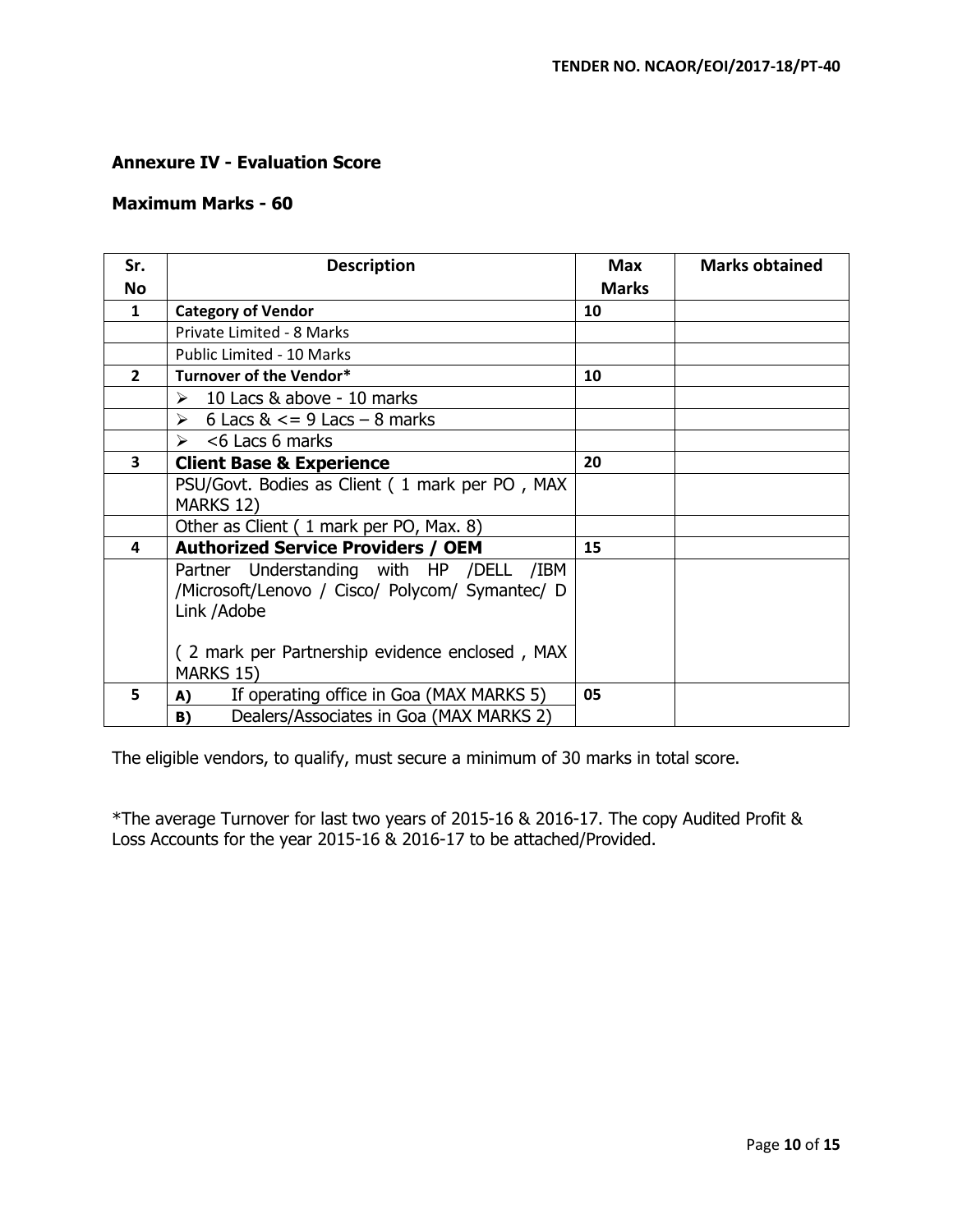### **Annexure V - Self-Declaration: Not Blacklisted**

**(To be submitted on Vendor's letter head)** 

**Ref: EOI No. \_\_\_\_\_\_\_\_\_\_\_\_\_\_\_\_\_\_\_\_\_\_** 

I/ We hereby declare that presently our Company/ firm is having unblemished record and is not declared ineligible for corrupt & fraudulent practices, blacklisted either indefinitely or for a particular period of time, or had work withdrawn, by any State/ Central government/ PSU.

If this declaration is found to be incorrect then without prejudice to any other action that may be taken, my/ our security may be forfeited in full and the tender if any to the extent accepted may be cancelled.

Thanking you,

| Date:        |  |
|--------------|--|
| Place:       |  |
| Designation: |  |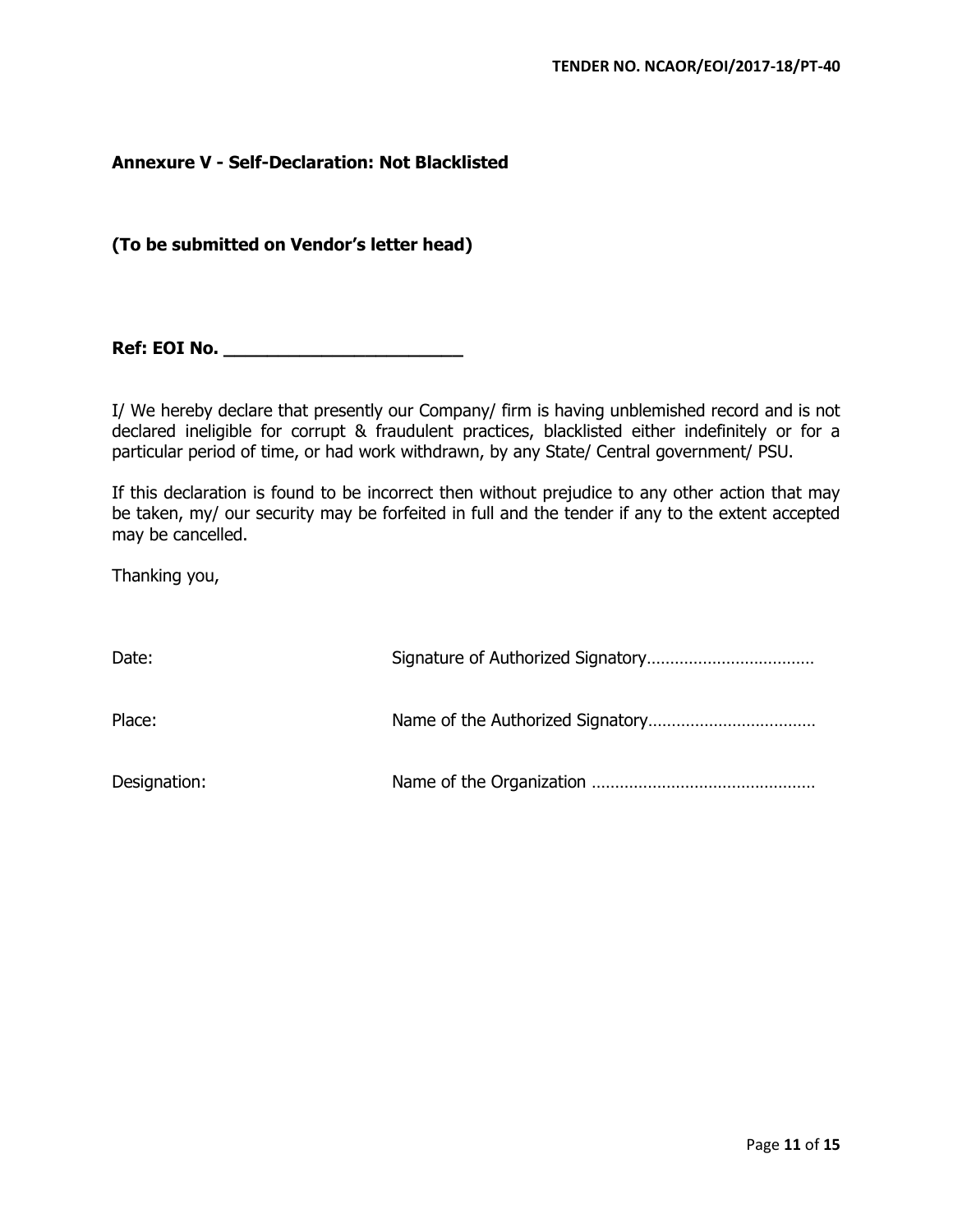### **Annexure VI- Letter authorizing representing executive(s)**

(To be submitted on Vendor's letter head)

Ref: NCAOR Ref No. \_\_\_\_\_\_\_\_\_\_\_\_\_\_\_\_\_\_\_\_\_\_

<Name>, <Designation> is hereby authorized to attend meetings & submit pre-qualification, technical & commercial information as may be required by you in the course of processing the above said Bid.

For the purpose of validation, his/ her verified signatures are as under and on our behalf. We undertake to abide by any acceptance given by him under his signature.

| Date:        |  |
|--------------|--|
| Place:       |  |
| Designation: |  |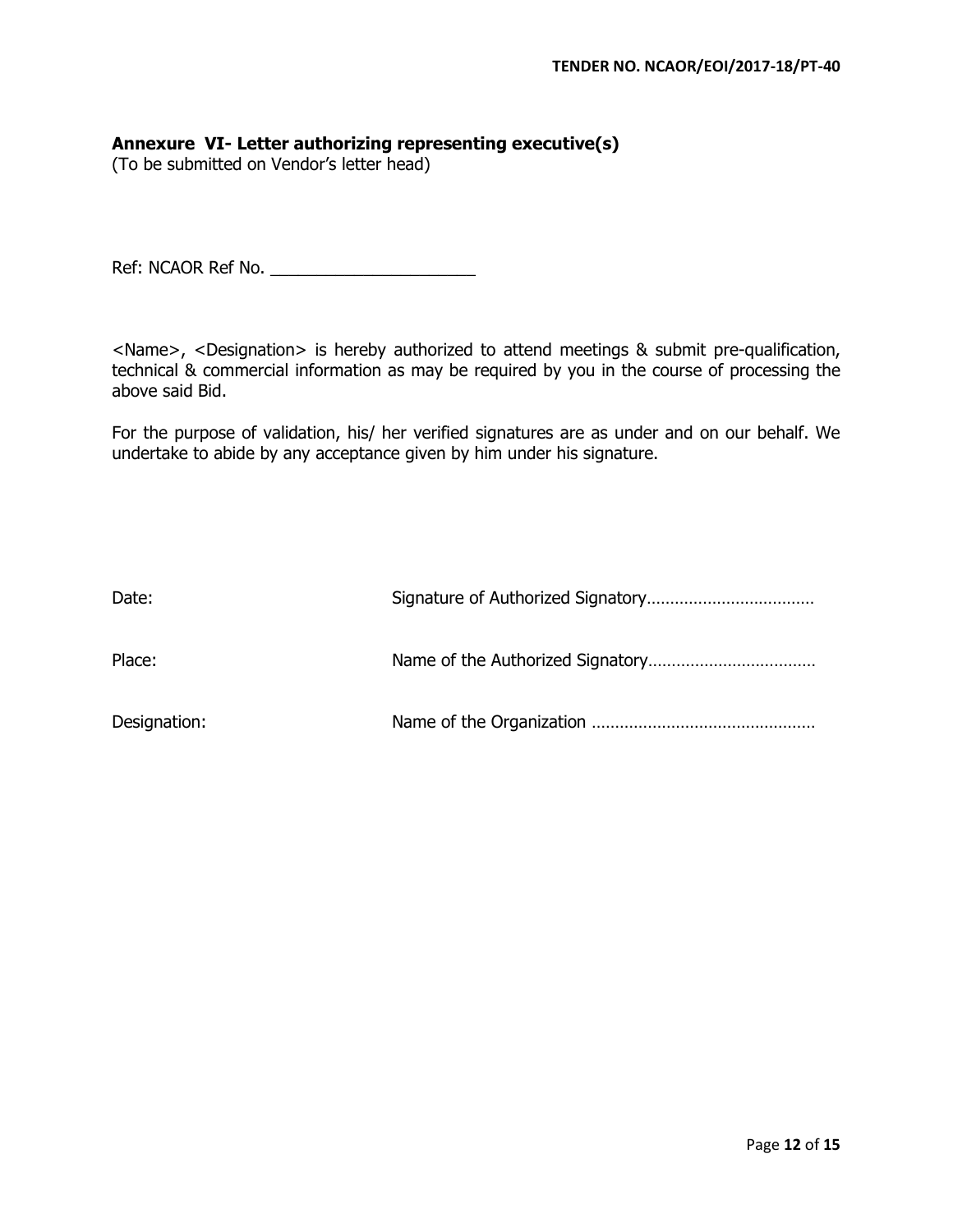## **Annexure VII - Declaration**

I / We declare that the information given above are true to the best of my/our knowledge. I / we also understand that if at any stage it is found/noticed by the NCAOR that any information thus provided by me / us is untrue / incorrect partly or fully and in case of receipt of adverse /unsatisfactory report from other clients/Bankers, NCAOR may not consider my/ our application and/or may reject me/ us and /or may take any appropriate action against us.

I/We also understand that partly / wrongly filled application and / or applications not in prescribed pro-forma and / or applications not accompanying relevant documents / enclosures / annexed documents are liable to be summarily rejected by the NCAOR.

I / We also declare that I / we will not get myself / ourselves registered as vendor(s) in NCAOR in more than one name.

I/ We agree and authorize the NCAOR to obtain the confidential report from my / our clients, to obtain credit opinion from the NCAOR and to verify the work executed by us.

I/ We submit all the documents as mentioned in the Eligibility Criteria for Empanelment.

I/we shall submit additional documents whenever asked for by NCAOR.

I/ We confirm that all the Rules prevailing in the concerned state, the Labour Laws, Risk Insurance obligations, State & Central Govt. statutory requirements etc are compiled by me/ us.

I/We understand that this is merely an application and does not entitle me / us to be necessarily qualified by the NCAOR and the NCAOR reserves the right to reject all and / or any application without assigning any reason whatsoever.

Place :

Date:

**Signature of the applicant(s) with seal**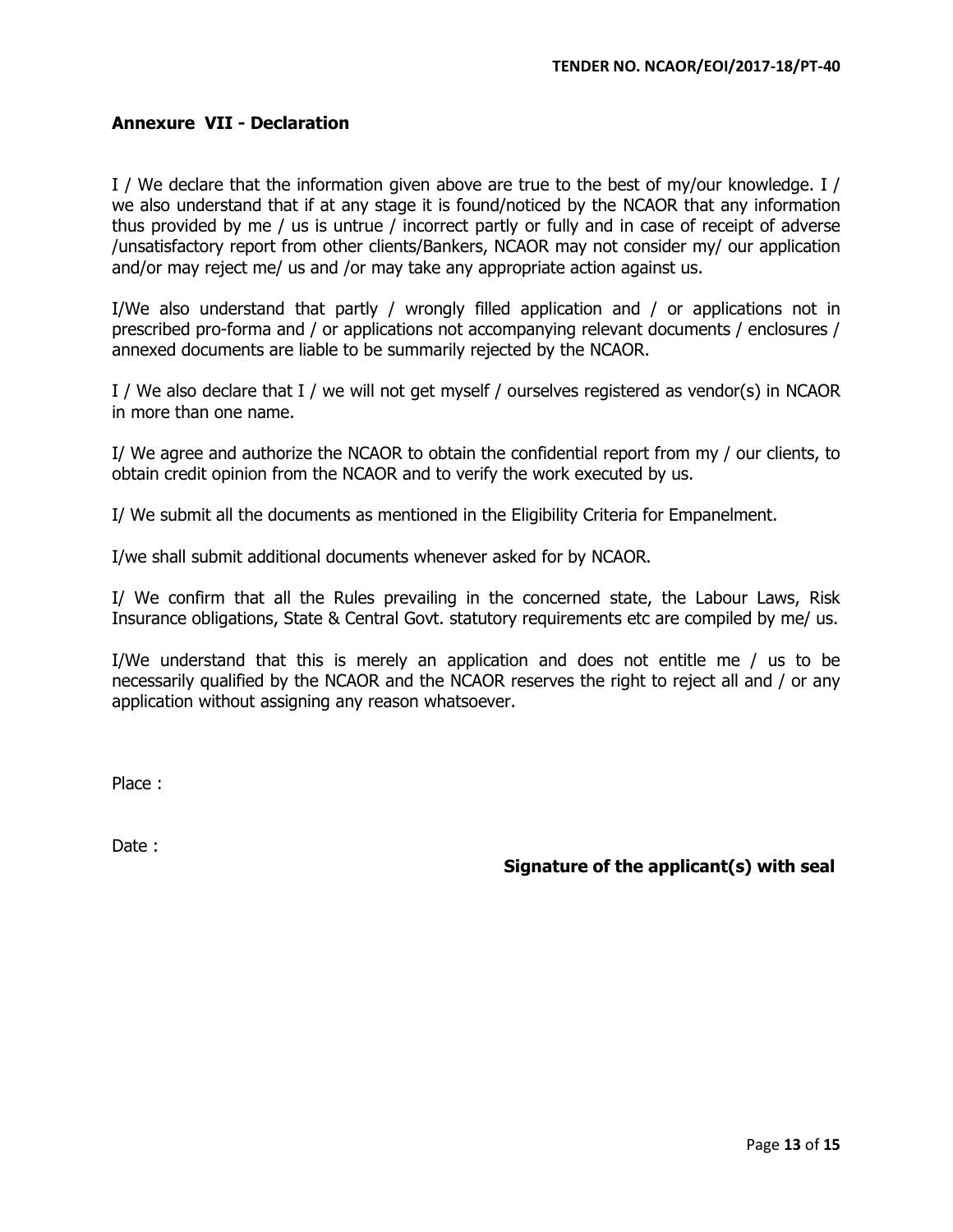## **Document Annexure – Index**

Interested applicant(s) conforming to the above requirements may respond by furnishing the documents in following order. Each document must be numbered properly. In case the documents are not attached in the relevant order the application is liable to be rejected.

| Sr. No.      | <b>Document Attached</b>                                     | <b>Reference Page</b><br>No() |
|--------------|--------------------------------------------------------------|-------------------------------|
|              | <b>Bid Covering Letter</b>                                   |                               |
| $\mathbf{2}$ | Annexure - I Format of Undertaking on Company Letter Head    |                               |
| 3            | Annexure - II Applicant's Profile                            |                               |
| 4            | Annexure - III List of Applicant's Customers in Last 2 Years |                               |
| 5            | Annexure - V Self-Declaration: Not Blacklisted               |                               |
| 6            | Annexure - VI Letter authorizing representing executive(s)   |                               |
|              | Annexure - VII Declaration                                   |                               |
| 8            | Authorization Letter on Company Letter Head                  |                               |

#### **\*Annexures to be as per format given.**

**Note:** PI ensure that all the documentary evidences are paginated and the details of the same are mentioned under Page No- Annexure reference column for ease of evaluation process. In case the documents are not indexed as per above, the application is liable to be rejected.